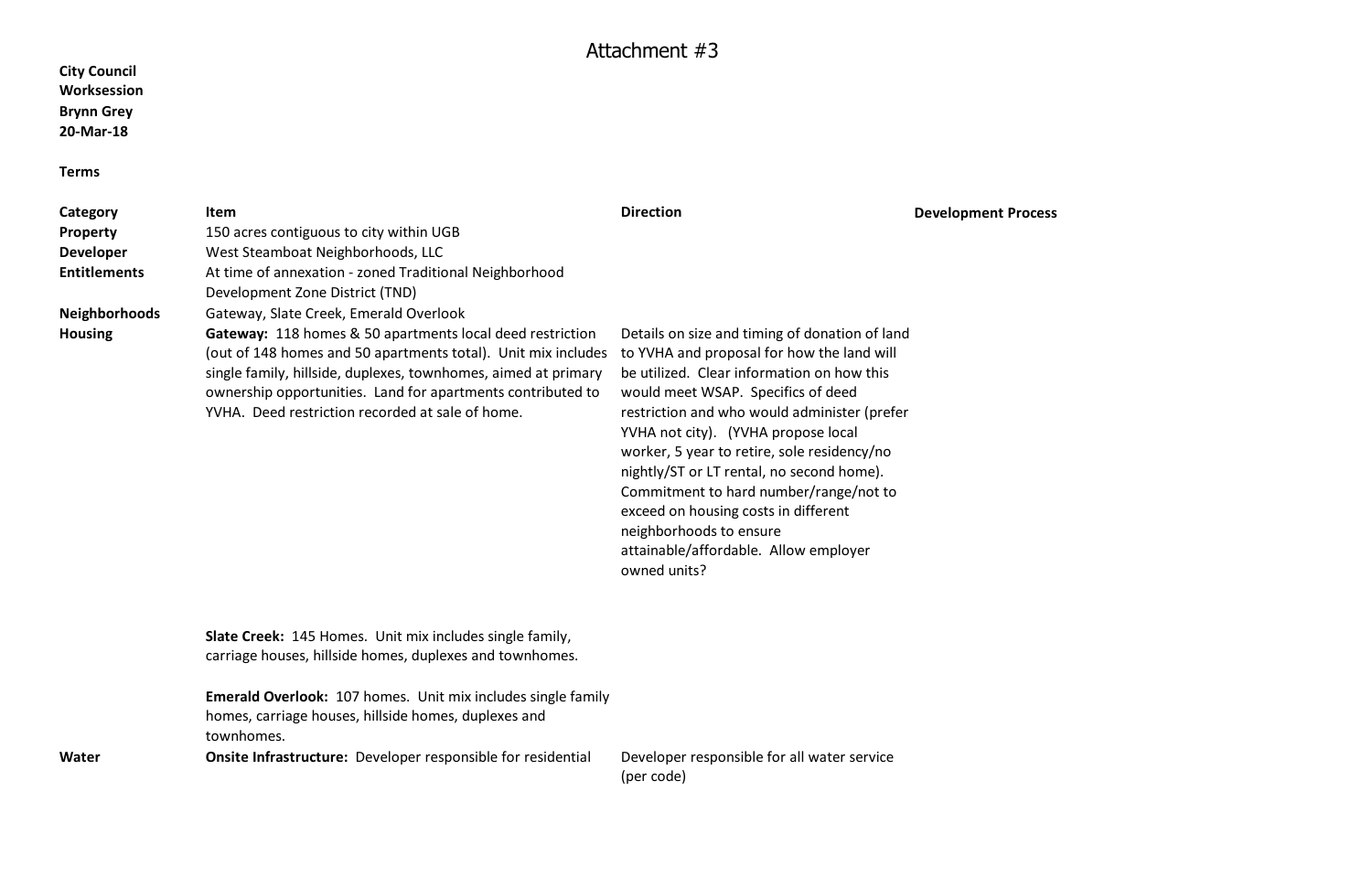|                            | Water Tap Fees: Homes pay standard fees, paid at time of<br>closing.                                                                                                                                                                                                                  | Pursuant to code (at permit)                                                                                                                                                                                                                                                                |  |  |
|----------------------------|---------------------------------------------------------------------------------------------------------------------------------------------------------------------------------------------------------------------------------------------------------------------------------------|---------------------------------------------------------------------------------------------------------------------------------------------------------------------------------------------------------------------------------------------------------------------------------------------|--|--|
|                            | Secondary 12" Water Line: To be built prior to recording of any With first plat.<br>third neighborhood plat.                                                                                                                                                                          |                                                                                                                                                                                                                                                                                             |  |  |
|                            | Pressure Relief Valve & Booster: Built prior to first certificate<br>of occupancy.                                                                                                                                                                                                    | Part of initial subdivision construction<br>(technical issue)                                                                                                                                                                                                                               |  |  |
|                            | Water Firming Fund: Unrestricted market homes pay \$16,000<br>into water firming fund at time of closing of each home.                                                                                                                                                                | Identify \$ up front for non deed restricted.<br>(review cash flow) Same funding mechanism<br>as offsite transportation improvements for<br>remainder of payment. Inflation escalator.                                                                                                      |  |  |
|                            | Water Adequacy: City shall make positive adequacy<br>determination                                                                                                                                                                                                                    | Timing: @initial commitment of land use<br>(e.g. plat). Require new study and<br>determination if uses change.                                                                                                                                                                              |  |  |
| <b>Roads &amp; Transit</b> | <b>Core Trail:</b> Not to exceed \$1,000,000 contribution for core trail At time of final plat phase 3 $\omega$ \$1 MM.<br>extension. GOCO grant request.                                                                                                                             |                                                                                                                                                                                                                                                                                             |  |  |
|                            | Public Works Capital Costs: Motor grader, sand truck, front-<br>end loader, equipment storage, cost totaling \$810,000<br>contributed prior to first certification of occupancy in either<br>Slate Creek or Emerald Overlook Neighborhoods.                                           | fair share contribution (city analysis) for<br>needed equipment. timing: TB discussed at<br>next meeting.                                                                                                                                                                                   |  |  |
|                            | Slate Creek Road and Hwy 40 Intersection: Developer<br>responsible for actual cost, improvements to be completed<br>when required by CDOT.                                                                                                                                            |                                                                                                                                                                                                                                                                                             |  |  |
|                            | Gloria Gossard Parkway: WSN shall complete Gloria Gossard<br>Parkway prior to recording of any third neighborhood plat.                                                                                                                                                               | Follow code - secondary access before 36<br>building permits are issued or sprinkler                                                                                                                                                                                                        |  |  |
|                            | <b>Off-site transportation improvements:</b> WSN shall contribute<br>\$2,679,000 to off-site transportation improvements where the<br>neighborhoods directy impact levels of service. Each market<br>home shall pay \$9,500 towards a traffic improvement fund at<br>time of closing. | Proportionate share, phased. Include A3.<br>BG to consider adding \$700k, distributed<br>over all segments. CDOT construction cost<br>index as inflationary factor. Timing: explore<br>options for closing with guarantee city gets<br>paid and attention to optics. (security<br>interest) |  |  |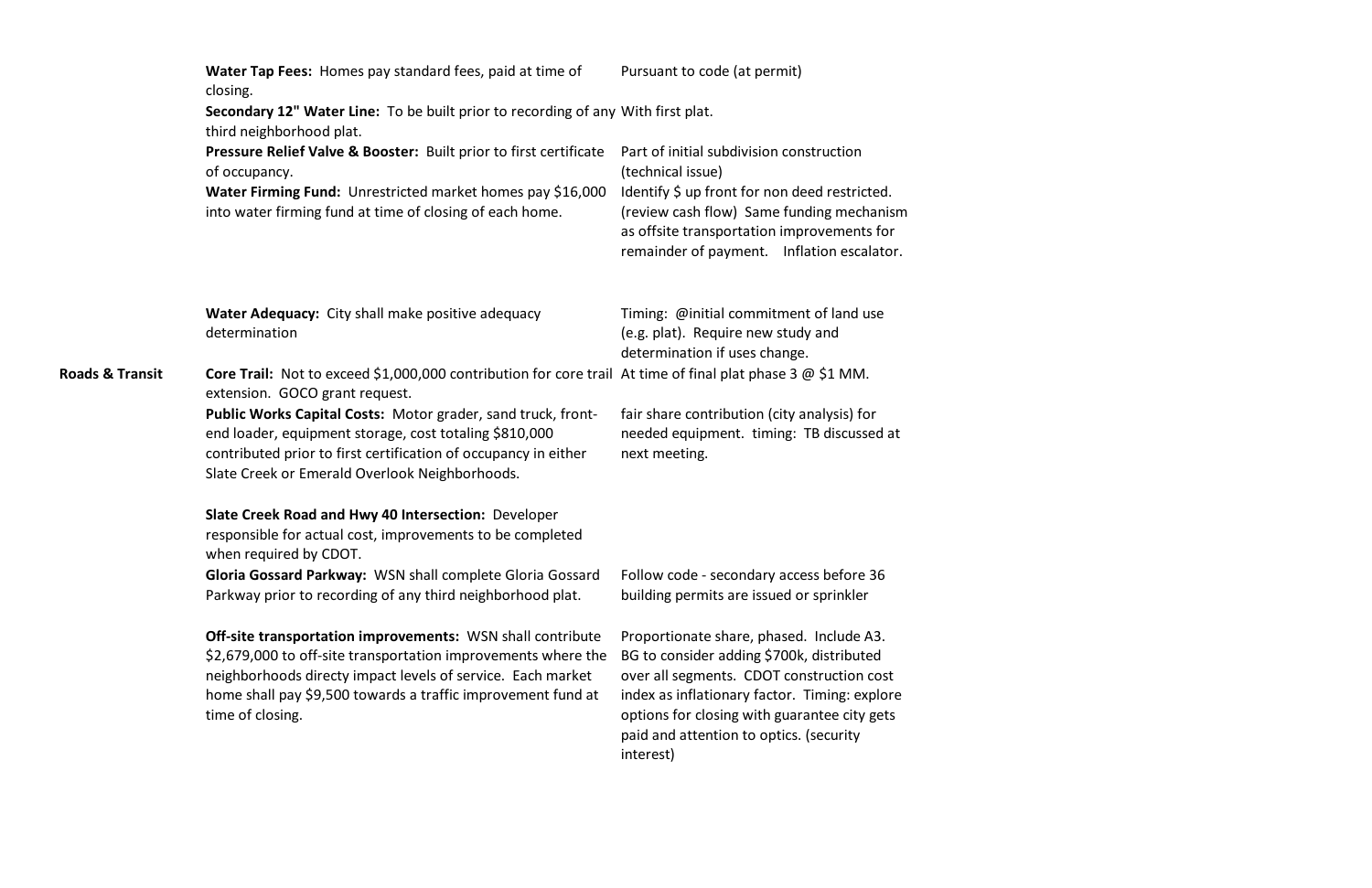| New                             | Transit:                                                                                                                                                                                                                                                                                                                                                                                                    | Donation of easement for transit stop and<br>turnaround.                                                                                                                                        |                                                                                                             |
|---------------------------------|-------------------------------------------------------------------------------------------------------------------------------------------------------------------------------------------------------------------------------------------------------------------------------------------------------------------------------------------------------------------------------------------------------------|-------------------------------------------------------------------------------------------------------------------------------------------------------------------------------------------------|-------------------------------------------------------------------------------------------------------------|
|                                 | Traffic Improvement Projects: Identified on chart                                                                                                                                                                                                                                                                                                                                                           | See off site transportation improvements                                                                                                                                                        |                                                                                                             |
| <b>Sewer</b>                    | <b>Onsite Infrastructure</b><br>Standard and customary plant investement fees: Paid in<br>conjunction with issuance of building permit. \$5,000 per home,<br>totaling \$2 MM.<br><b>Easements</b> for adjacent properties to convey gravity-fed.                                                                                                                                                            |                                                                                                                                                                                                 |                                                                                                             |
| Parks, Open Space<br>and Trails | <b>POST amenities phased</b> with development of each<br>neighborhood, as CDC requires                                                                                                                                                                                                                                                                                                                      | Agree to protect sensitive areas (wildlife,<br>riparian areas and open space) in<br>development review process.                                                                                 | Map of envire<br>sensitive area<br>measuremen<br>development<br>areas (develo<br>Quality of op<br>proposed. |
|                                 | <b>POST amenities:</b> private, owned and maintained by HOA. City<br>may convert any of the POST amenities to "public" at which<br>point it would be owned and maintained by the City.                                                                                                                                                                                                                      | Remove suggestion that the city would take<br>over POST amenities. Amenities managed by<br>WSN, open to public for public access<br>through easement.                                           |                                                                                                             |
| Sustainability                  | Homes Energy Star Certified<br>WSN will explore and innovate with respect to energy<br>conservation, solar orientation, passive solar gain, compact and code and water conservation plan. Look at<br>efficient building envelopes, recycling, indoor air quality,<br>increased insulation<br>WSN will investigate and where appropriate implement new<br>smart home and construction practice technologies. | Comparison of WSN plan against building<br>solar garden. Need to address alternative<br>transportation.<br>As building codes evolve, will stay at least as<br>current as the new building code. |                                                                                                             |
| <b>Miscellaneous</b>            | <b>YVHA:</b> Developer will provide YVHA land for a LIHTC apartment Details on size and timing of donation of land<br>project consisting of 50 apartments in the Gatweay<br>Neighborhood, with terms to be negotiated.                                                                                                                                                                                      | to YVHA and proposal for how the land will<br>be utilized. Clear information on how this<br>would meet WSAP.                                                                                    |                                                                                                             |

ronmentally as, with  $n$ ts of t from sensitive opment process.) pen space areas